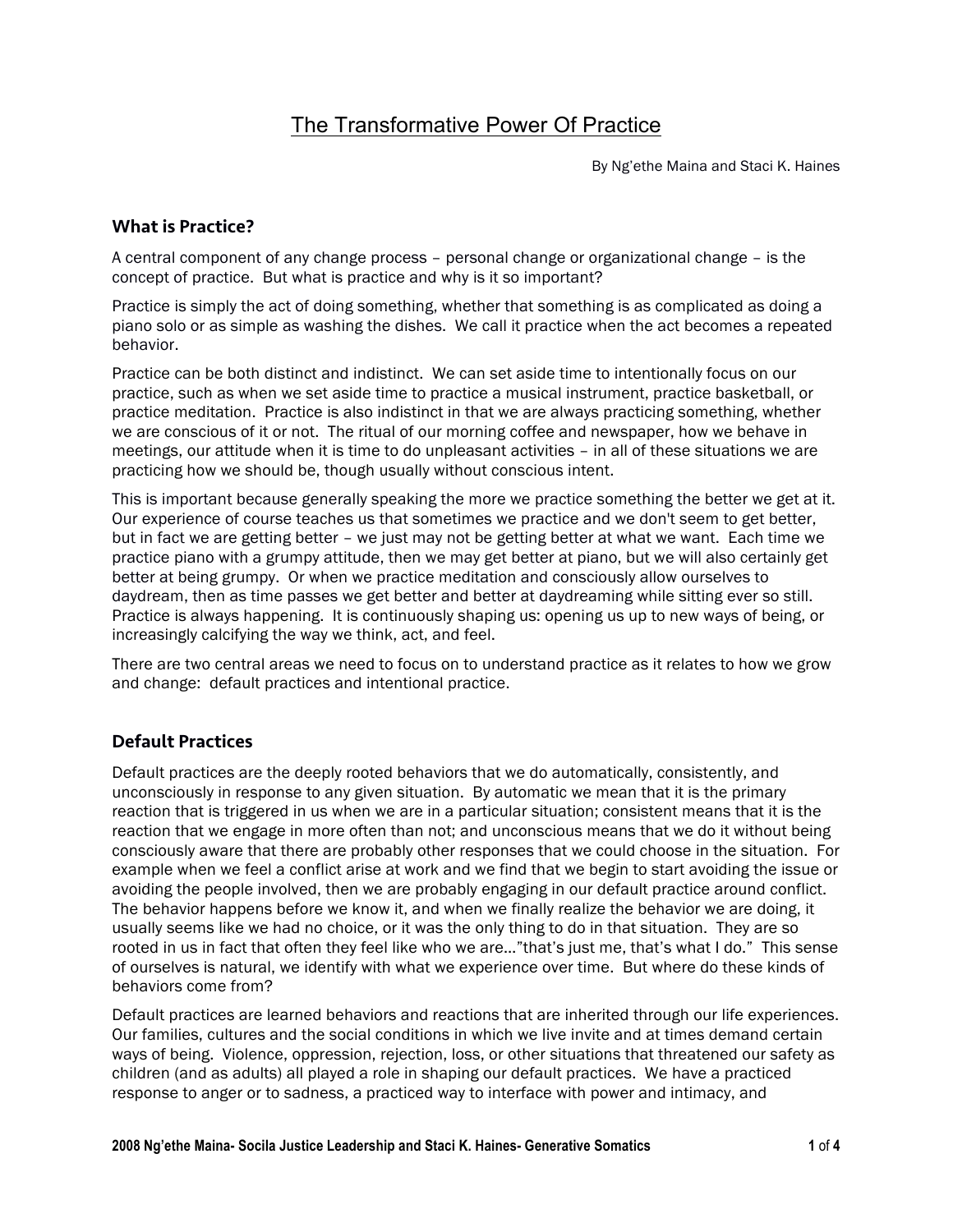countless others. These practices were formed at a time when we needed them – they played a crucial role in our survival and our ability to belong.

However, because our default practices have often been shaped out of difficult experiences when we had limited means of dealing with and processing them, these practices often don't align with our present-day values, politics, and/or what we most care about. We can find ourselves acting and reacting in ways that make us more difficult for others to trust, less effective in our work, or more limited in our approaches to systemic change and movement building. Where once they were essential survival strategies, they may now be problematic. Because they are so practiced and have now become unconscious behaviors we can feel like we have no way to change them.

The good news is that we can learn to observe our default practices, instead of reacting out of them immediately. We can learn other ways to take care of what they were taking care of – other ways to deal with conflict, power, our own and others emotions and need for safety. We can begin to purposefully take on practices that align with our values, to become organizers, leaders, and people who more embody or model the social visions we hold.

To become more aware of your default practices begin to pay attention to your own automatic reactions. Do you move toward or away from conflict? Can you feel and tolerate your own emotions (sadness, anger, guilt, joy, fear) or do you need to rid yourself of them by denying them or putting them out on someone else? When you don't understand or know what to do, do you cover it up, blame someone else or take more responsibility than is yours?

The easiest way to learn about your default practices is to feel your own sensations and emotions and to observe your own thoughts. Meditation, centering practices and self awareness are new practices that can help you learn about your default practices. By building awareness of your default practices you begin to uproot them. You stop the automatic reactions and prepare the ground for new ones. You build in time between your internal reaction and your external action. You can feel more without reacting. This allows you to begin to make choices and take actions more aligned with your values and your politics.

### Intentional Practices

Intentional Practices are those that we choose to do in order to transform the way we show up in the world. Through new practices we increase choice and alignment with our values.

When we begin to look at our own practices and then practice on purpose, the first thing we want to ask ourselves is: "What matters to me?" "What do I care about? "What am I committed to?" The answers to these questions become the guide for taking on new practices. Organizationally we want to ask similar questions: What practices do we need to be in as a staff and organization? What practices do we want to support in our member base to align with our vision and political commitments?

There are three key aspects to the transformative power of practice:

1. Practice is organized around your commitments. What are you committed to? What practices will help you realize this commitment? The answers, individually and organizationally, act as the guide to developing your new practices. These questions can be answered based on your mission and politics and/or based on what default practices you want to change. For example if you are committed to building a strong movement beyond any one organization, then you may consider engaging in a practice of regularly assisting organizational allies, even if your organization gets no immediate benefit from it. Your organization could have a monthly practice of giving another organization 5 hours of volunteer time, helping them build a skill around something that your organization has expertise or competency in.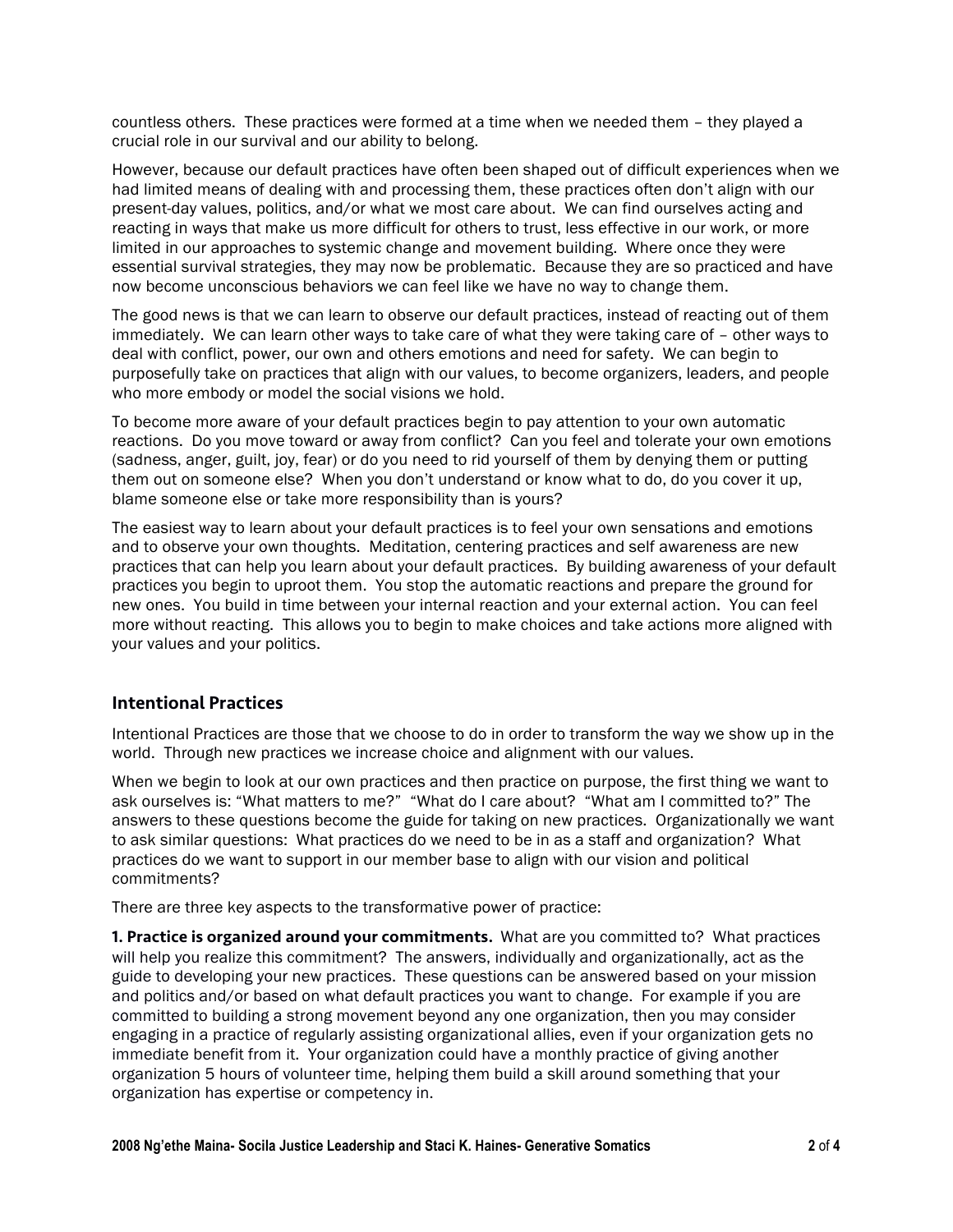2. Practice lays bare all of our resistances to change. It is like a backdrop, a canvas against which all of our anxieties, fears, anger, denial are vividly painted for us to see, if we choose to see them. Each time we do the practice, even if it is a practice we relish, we will find that one way or another some part of our "selves" will want to resist it – to find some means of escape and relief from the practice. This desire for escape may be subtle or it may be pronounced. It can become particularly noticeable once the practice moves past the initial novelty stage. The desire to escape the practice shows up in a variety of ways, tailored specifically to our unique persona and hot-button triggers. It can show up as boredom, anger, frustration, discomfort, fear, daydreaming, exhaustion, sleepiness, fake joy (trying to make the best of it), and many others depending on the situation and your personality. And the bonus is if the practice is sufficiently frequent and consistent, this glorious picture of our resistances, or variations of them, gets painted with startling regularity. They will show up again and again – they are actually there for us to see them all the time if we are present and attentive. You can track these reactions and use them to help you see the default practices you have been in. This can inform what new practices you can engage to shift toward what and who you want to be.

You can expect that you will have a complex relationship to new practices. Sometimes you will likely love them and other times hate them. You are purposefully changing yourself, changing your practices, and this involves being uncomfortable. It can feel weird, not like you, or surface old emotions, memories, and struggles that you have tried to stay away from. All of this is normal in the change process. Throughout, we want to keep orienting back to what we are committed to. This mission, this commitment, needs to be emotionally, intellectually, spiritually and politically engaging enough to you to mobilize you through discomfort. Before you begin your new practice, remind yourself of your commitment – why it is that you are practicing. This then becomes a powerful aspect of your new practice and helps build a sense of conscious purpose toward positive change.

3. Practice begins to orient and shape how we show up in the world. Practice changes our minds, bodies, and moods towards the new way of being, because we are in fact momentarily living a new mental narrative, a new emotional orientation, and a new physical shape. Each time we do the practice we are spending that moment of time interrupting the old habits and living the new pattern that we seek to put into place. Literally, as we practice new movements, internal conversations (reminding yourself of what it is you are committed to) and new emotional states, we are creating new neuronal pathways in the brain and new muscle memory in the body.

So we want to ask ourselves, "What is it that I want to be practicing?", and take this question seriously. If what you want for yourself is being present with yourself while you can also listen to others, then this is what you need to practice. If you need to deal with certain emotions, like anger or grief, more effectively, you need to practice facing these emotions and learning to feel them, instead of avoiding them. If you need to learn how to give direct and useful feedback, or ask for it for yourself, you'll need to practice feeling but not acting out of your anxiety, and squaring up to direct conversations with care. Each practice can be built to have you be more present and more choicefull (less reactive). Each practice can be designed to help you learn and then embody a new skill, or way of being.

Once you know what you care about and have built a relevant practice for that, you want to practice regularly. You don't want to wait for the heat of the moment to try to practice something new, you want to practice it like you would the piano or basketball, during practice time, daily.

Practice while being present. Pay attention to your mental narrative, emotional orientation, and physical organization of your body as you practice. Feel your sensations and your breath. Watch if you go into default reactions or old practices. If you notice you are there, come back, and make the

**2008 Ng'ethe Maina- Socila Justice Leadership and Staci K. Haines- Generative Somatics 3** of **4**